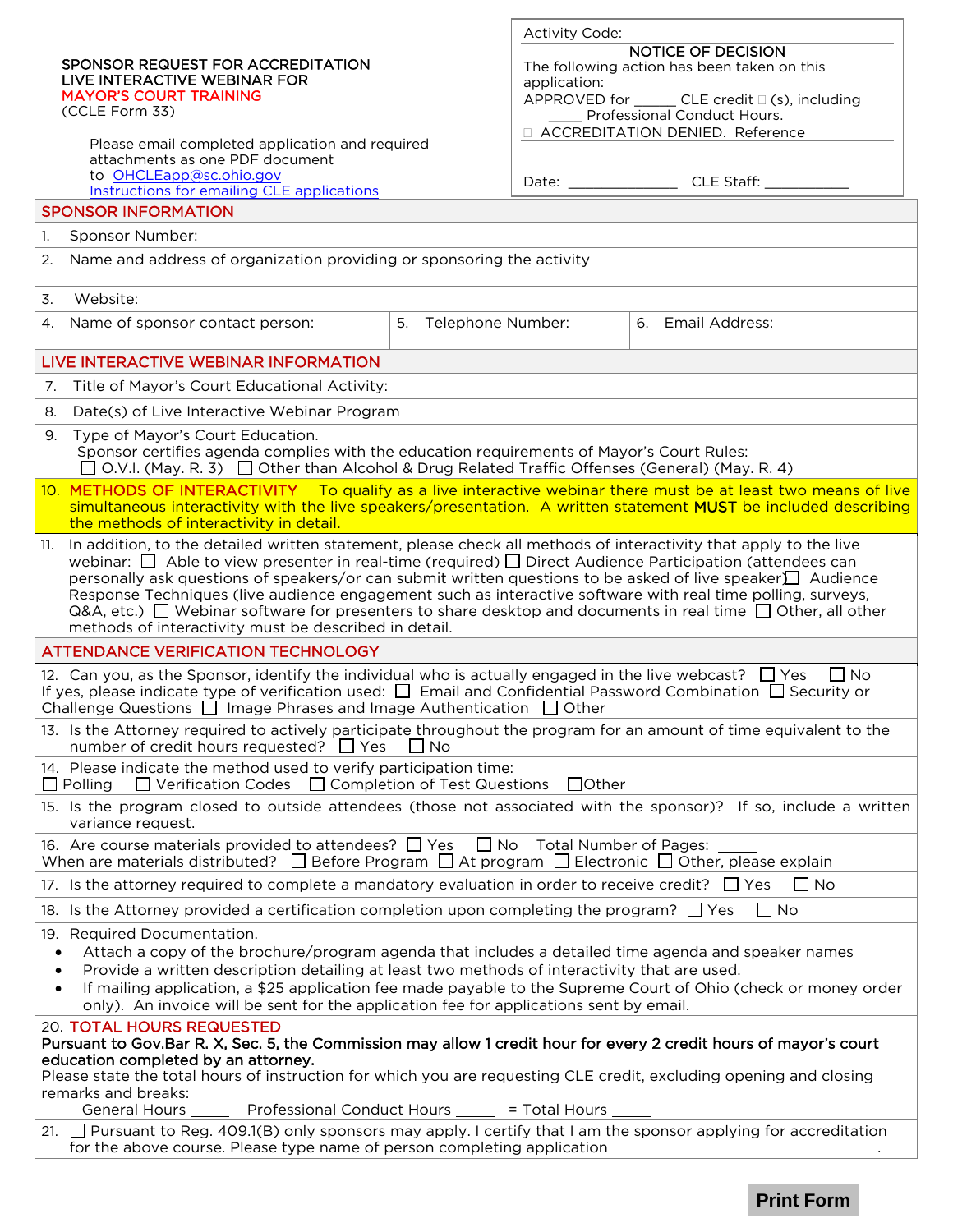Mayor's court education credit. Pursuant to Gov. Bar R. X, Sec. 5 (G), the Commission may allow one credit hour for every two credit hours of accredited mayor's court education completed by an attorney for the purpose of serving as a mayor's court magistrate pursuant to section 1905.05 of the Revised Code. A Sponsor seeking approval of a Mayor's Court Training must comply with May R. 3 and May R. 4.

Important: Live Interactive Webinars are considered Self-Study Activities. Pursuant to CCLE Regulation 409.1 (B) Attorneys and Judges may not apply on their own behalf for accreditation of Self-Study Activities.

A Sponsor seeking approval of a Live Interactive Webinar shall submit an application for accreditation no later than 30 days after the date of initial availability of the Self-Study activity (Regulation 409.1(B)).

This application for accreditation shall be accompanied by:

- A description of the subject matter of the Self-Study Activity and method of instruction (Regulation 409.1(C)(1)).
- Names and qualifications of the speakers and the agenda with a detailed time schedule (Regulation 409.1(C)(2)).
- Please note that a required component is the attendees must be able to view the presenter(s) in real-time.
- A written statement MUST be included describing the methods of interactivity in detail. To qualify as a live interactive webinar there must be at least two means of interactivity that include simultaneous live interaction with the presenter. Examples of live interactivity may include direct audience participation and audience response techniques such as:
	- Ask a question (must be able to interact with the live presenter)
	- Interactivity via chat room accessible by the presenters and program attendees
	- Participants can make real-time comments and interact
	- Presenters can share desktop applications and documents
	- Presenters can see attendees
	- Real-time polling of live audience
	- Real-time survey
	- Live Q & A session
- Variance Request. If the program is closed to outside attendees (those not associated with the sponsor) submit a written statement explaining/detailing the reason the program is being closed.

By accepting accreditation of a live interactive webinar, a Sponsor agrees to:

- Inform the Attorney or Judge purchasing the self-study program of the twenty-four (24) hour limitation on Live Interactive Webinars (Gov. Bar R. X, Sec. 5 (E)(2)).
- Electronically submit within 30 days of the activity CLE credit for each Attorney or Judge who has successfully completed the activity (Regulation 409.1(F)).
- The Sponsor shall retain attendance records for two years following the completion of each Self-Study activity (Regulation 409.1(F)).
- Advise the Commission within 30 days if any material change has been made in the program format or subject matter, or a change in internet service providers (Regulation 409.1(G)).
- By submitting the requests for CLE credit, the Sponsor certifies that each Attorney or Judge requesting credit has submitted the mandatory evaluation, has obtained the minimum competency, and has actually participated in the activity (Regulation 409.1(I)).
- Provide participants with mandatory evaluation forms, with evaluation data submitted to the Commission every six months upon request (Regulation 409.1(L)).
- Comply with all of Ohio's Rules and Regulations including any amendments thereto.
- Pay the \$25 application fee required for live interactive webinar applications, unless you have